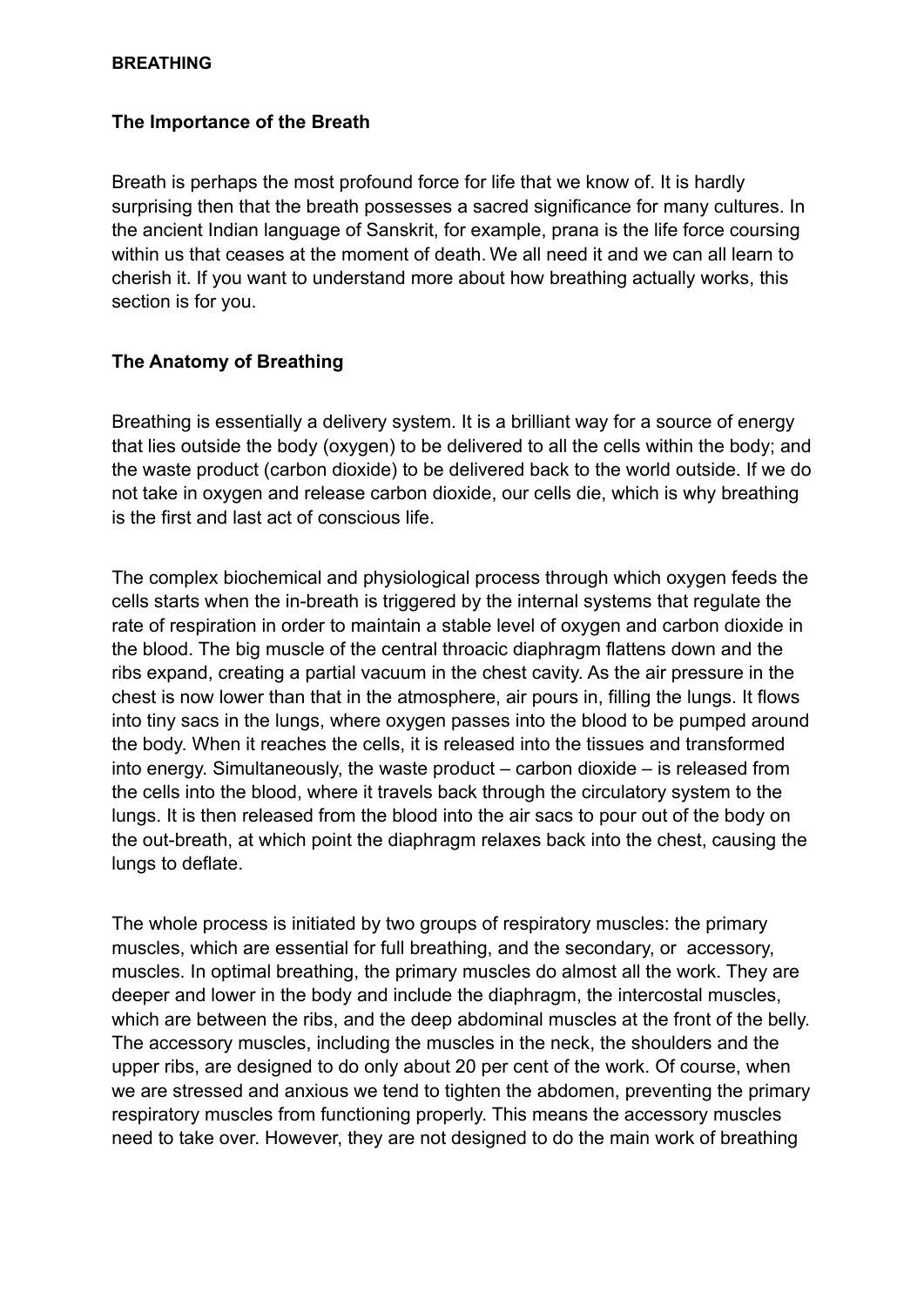so, if this situation goes on for long, the result can be chronic shoulder tension, head-aches and fatigue.

The diaphragm (see below) is the most important primary respiratory muscle. A central tendon at the top of the dome-shaped diaphragm sits just beneath the heart, with fibres radiating out like the panels of a parachute. These attach, at the front, to a little bone at the tip of the breastbone called the xiphoid process; and, at the sides, to the insides of the lower ribs. At the back, two long tendons are connected to the first four lumber vertebrae of the spine and these act like the handle of an umbrella. You may think that the breath only affects the front of the body, but these connections mean that the back of the body is also actively involved in the breath.



Whenever you breathe in, the diaphragm flattens and broadens (see below left). When you breathe out, it relaxes and rises back into the chest, resuming its natural dome shape (below right). It moves up and down in a regular, tireless rhythm. You can't feel this movement directly because the diaphragm lies so deep in the body, but you can discern it through its effects. Each time the diaphragm flattens on the inbreath, it displaces the inner organs, causing the belly to swell outwards and sideways. The organs are continually massaged, squeezed and rolled by this movement, bathing them in new blood, fluids and oxygen and draining waste. For example, the kidneys slide up and down beside the spine up to 3cm (1½in) with each breath cycle. The whole spine is simultaneously rocked and cradled.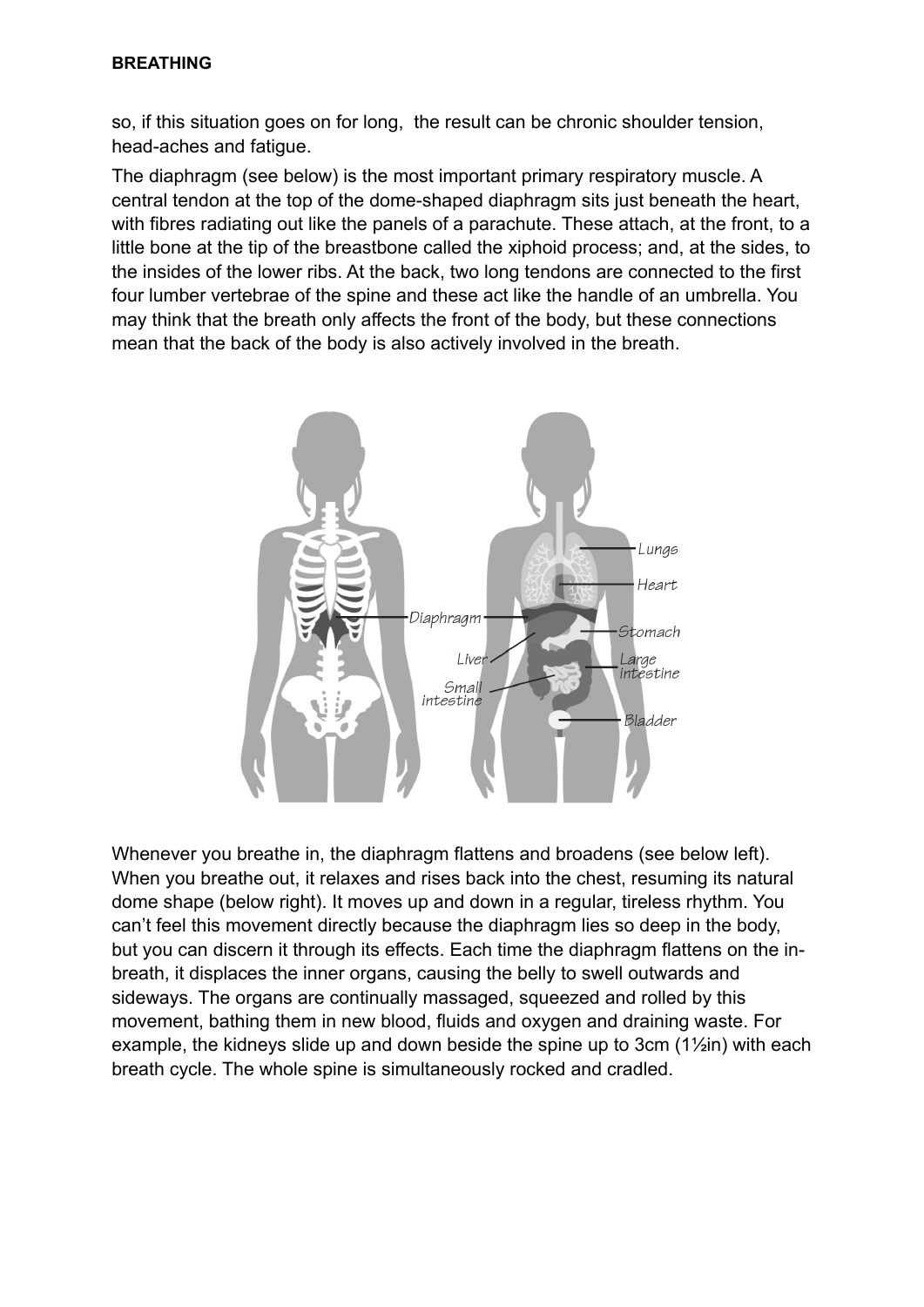

This is full-bodied breathing, or diaphragmatic breathing, which stimulates the whole body and deeply affects our sense of wellbeing. If you are stressed or tense, your breathing will almost certainly be inhibited in some way, but, over time, understanding the basic anatomy of breathing and bringing your awareness to how you inhibit it, can gently release any patterns of holding. This allows your awareness to drop deep within the body and restores optimal, health-giving breathing patterns.

# **THE PELVIC AND VOCAL DIAPHRAGMS**

People generally think the diaphragm within the chest is the only one that is important for breathing. There are, however, two other diaphragms that play a supporting role that allows the central diaphragm to work effectively. These are the pelvic and vocal diaphragms. (The word 'diaphragm' describes any membrane or muscle that separates two spaces in the body)

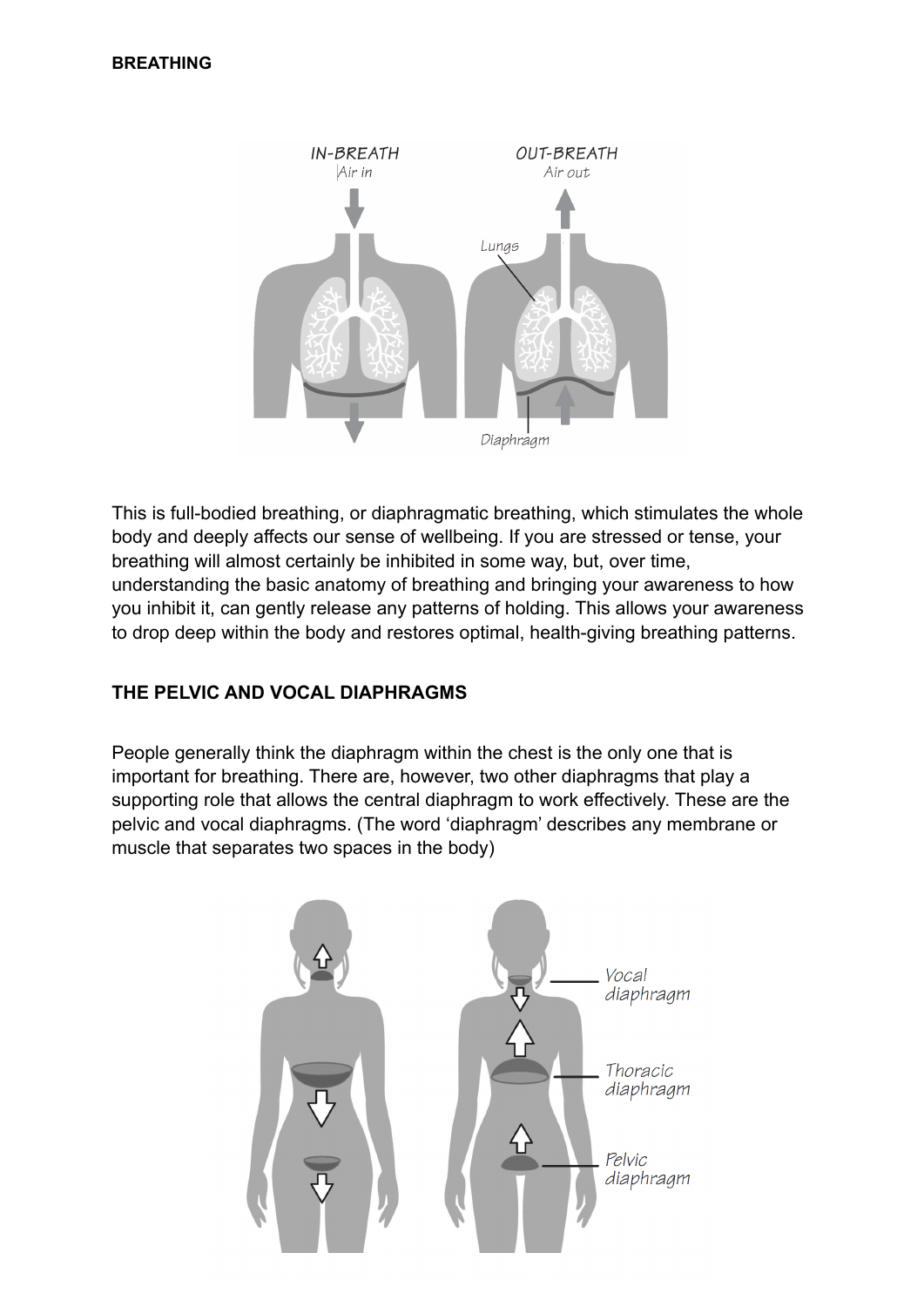## **BREATHING**

If you look at illustrations above you will see how the three diaphragms are vertically aligned in the body. When you are breathing optimally all three diaphragms move like swinging doors being blown open by the wind of the in-breath, and then swinging closed again as the out-breath leaves the body.

# **Pelvic diaphragm**

The pelvic diaphragm is situated at the base of the torso. In order to picture its position, imagine you are sitting on a chair, on a flat diamond shape. The four points of the diamond comprise the anus at the back, the pubic bone at the front, and the boney tips deep in the buttocks are the two sides of the diamond. Although we generally think of the pelvis as being boney and immobile, the area within this diamond shape is made of soft tissue and can move with the breath. When we breathe in, the pelvic diaphragm billows downward and broadens, and when we exhale it retracts up into the body again. It is important to remember that this movement isn't conscious or active, and it is also a very small and subtle movement. It is completely receptive – like an echo of the larger movements of the main central diaphragm, in the same way the surface of an ocean has an undulating swell that is completely receptive to deeper currents. There is no need to 'do' anything to make the pelvic diaphragm participate in breathing. It will quite naturally move a little if you relax in this area.

To get a sense of the location of the pelvic diaphragm, make a tight fist with one hand and blow a few puffs of breath into the circle created between the curled fingers and thumb. As you do this you'll feel the pelvic diaphragm expanding downwards. To feel it retracting, simply suck your thumb. As you do this you'll feel the pelvic diaphragm lifting.

# **Vocal diaphragm**

The vocal diaphragm is located at the back of the mouth, between the top of the wind pipe and the base of the tongue. If you are relaxed, this area will be quite soft. As you inhale, air will flow easily through this area on its way to your lungs and will flow freely out again on the exhalation. However, many of us are chronically tight and 'blocked' in this area. Think about when you have been nervous and had to speak: you will have noticed how the back of your mouth felt tight and blocked. Try saying a few sentences with this contraction and you'll probably find your voice sounds a little strained, high and perhaps nasally. Now do a few yawns and relax in this area. Does it feel different? Try saying a few sentences and see if the tone and pitch of your voice has changed – it will probably sound deeper and smoother. Remember what this feels like and see if you can bring awareness of softness in this area into your daily life.